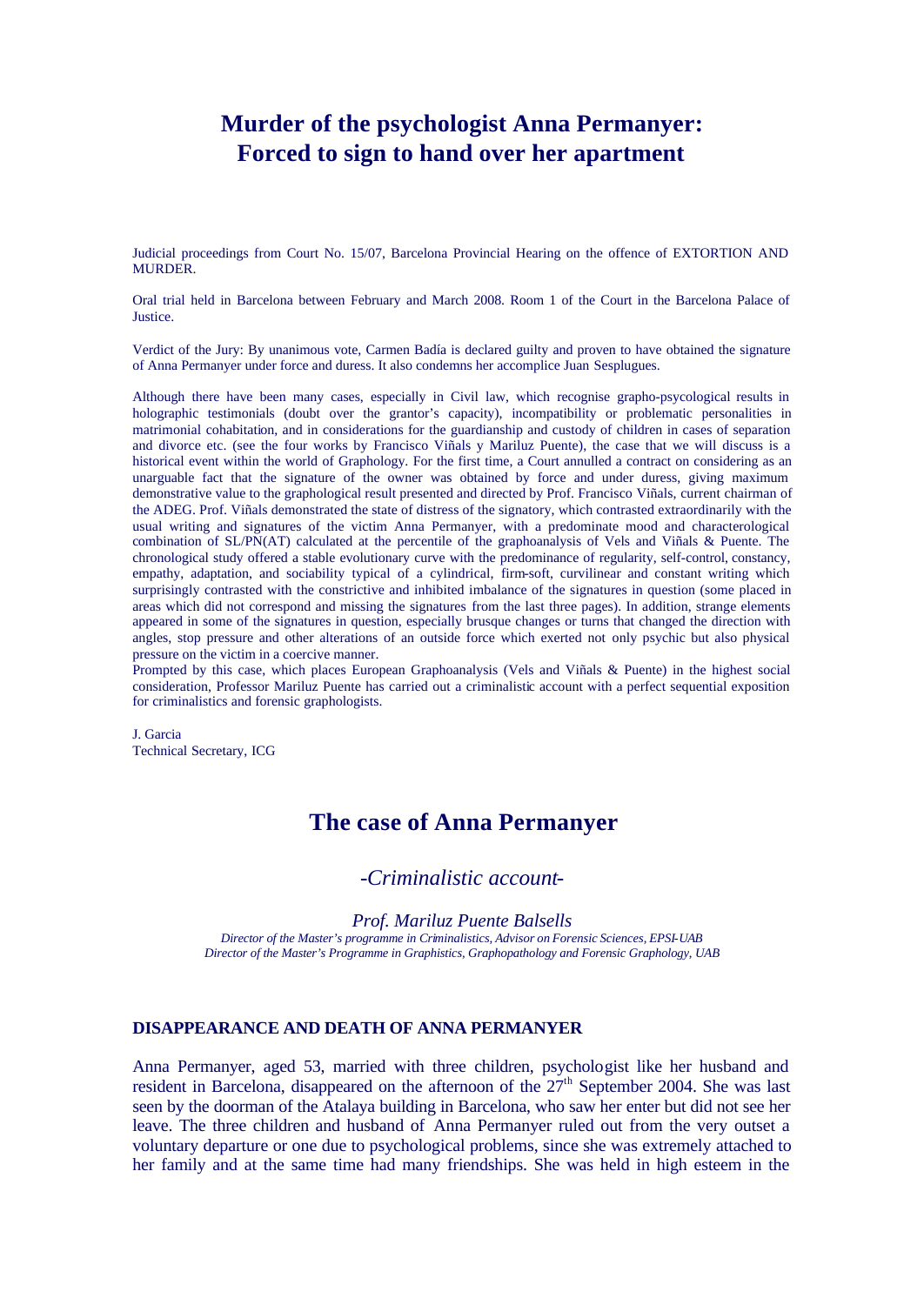neighbourhood, as was demonstrated by the more than two thousand people who protested in her name. On the  $10<sup>th</sup>$  October, she was found dead in a wooded lay-by in Sitges, behind the restaurant Les Bodegues Güell. Some workers called the Guardia Civil, and despite being found in a state of advanced decomposition, they were able to determine that she had suffered traumatisms due to violence.

## **BODY AUTOPSY**

The corpse showed injuries as a result of blows with a heavy and rounded object. The forensic doctors indicated that at least six blows to the face and head of the victim had been identified, although these blows were not the actual cause of death, rather respiratory failure that was caused by suffocation using plastic.

Regarding the hour of death, the forensics came to the conclusion from the status of digestion traced in the autopsy that the victim died approximately three hours after her last meal. Due to the decomposition of the corpse which had occurred during her disappearance, they determined that the psychologist Anna Permanyer had died on the same afternoon that she disappeared, soon after taking the lift in the Atalaya building where she had gone to see her tenant, Carmen B.

## **MOTIVE FOR THE CRIME**

The motive for the crime is taken to be in this case the acquisition by Carmen B. of an apartment, store room and parking space in the Atalaya building for a price of almost 600,000 euros, since she presented an earnest money contract for an amount greater than 400,000 euros – something rather surprising to the Chief of Police who carried out the investigation, since it is not usual that such a high amount is given as down payment. In addition, the fact that not all the pages were signed, those in which the owner Anna Permanyer appeared were odd and some places she appeared as the buyer rather than the seller, motivated him to continue this line of investigation to verify the facts and the responsibility of the accused in this crime.

## **RECORD OF THE MAIN ACCUSED, CARMEN B. AND HER ALLEGED ACCOMPLICES**

The police operation detained Carmen B.L. as head of the operation and her friends Joan S.B., 79 years of age and resident of Lleida, and Anabel T.P., 42 years of age and resident of Fraga (Huesca) as accomplices.

Carmen B. already had various police records; for example, in 1997 she set fire to her house in Lleida to claim the insurance; she was also jailed for nine months under the pretexts of murdering her second husband, whose family also received various anonymous letters after his death. On the 15<sup>th</sup> October 2004, having recently discovered the body of the psychologist Anna Permanyer, before the scientific police were able to access the residence on floor 11 of the Atalaya building where the accused had first lived, a fire broke out in precisely this apartment, empty at the time, which is where the police suspect the murder took place. Also, a protected witness discounted the alibi given by Carmen B.

The accomplice Joan S. was incriminated by the hairs found on Anna Permanyer's body and the iron bar or "crowbar" with the victim's hair found by the police in his car which coincides with the heavy objected used to strike Anna Permanyer.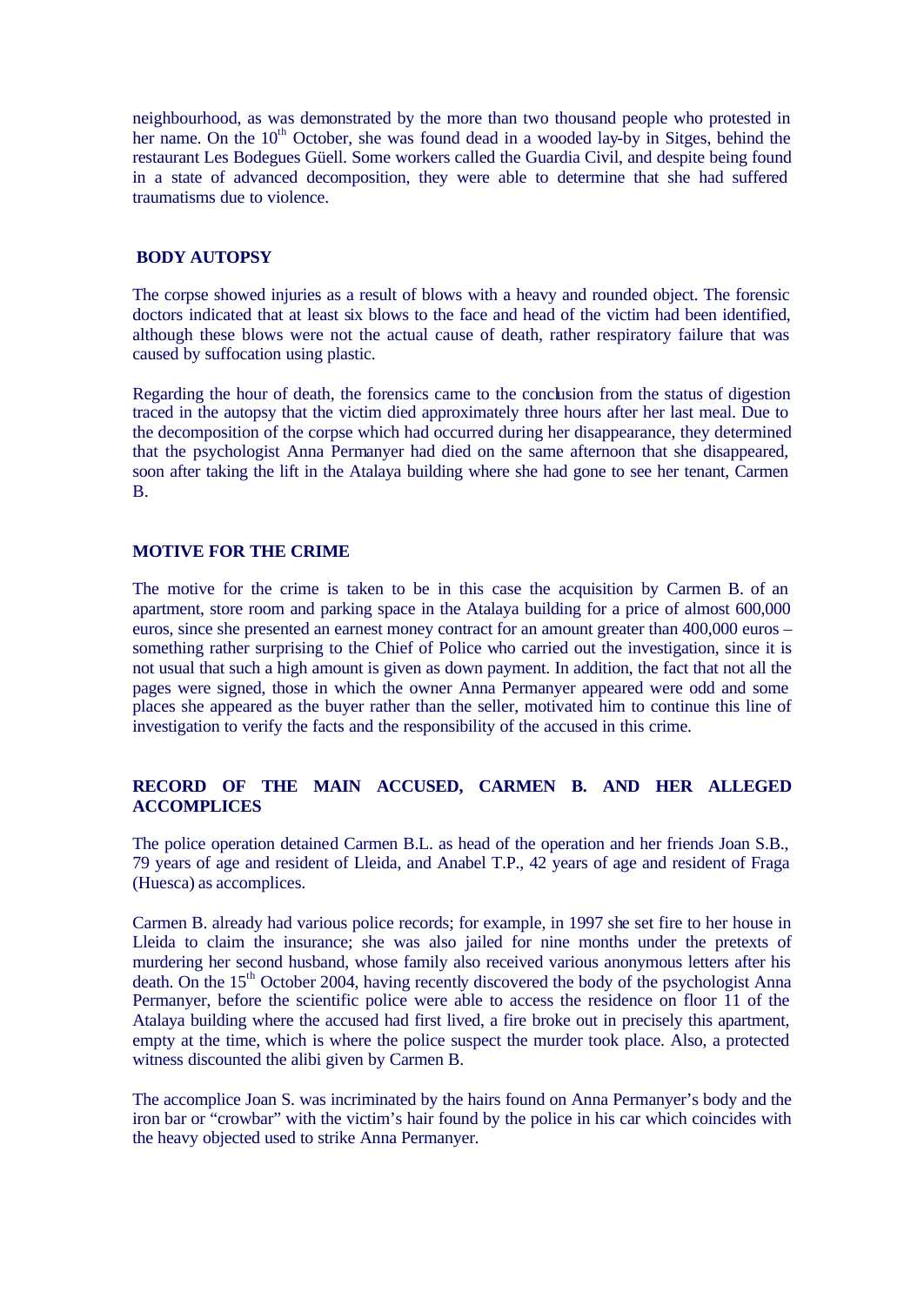In the Anna Permanyer murder case, circumstances pointed directly to the accused, in such a way that the Tenth section of the Barcelona Criminal Court in December 2005 denied the release of the three accused, since the incriminating evidence was "many" and "very varied". At the same time, it considered that there was an "extremely high" risk of flight or that the accused may attempt to "hide evidence or destroy evidence that had already been found".

In the days following her disappearance, some opportunists extorted the family of Anna Permanyer simulating a kidnapping and demanding a sum of money or otherwise, they would cut her up. It turned out to have had nothing to do with the case, since it was traced to two Paraguayan individuals, Wilson W.B. and G.A.J, who were detained on the same day that the body was found when they went to collect the ransom outside a nightclub in Molins de Rei that they themselves had indicated as a meeting point for a member of the family of the psychologist to bring the money.

#### **RUSES OF THE ACCUSED CARMEN B.L.**

In an attempt to divert attention, Carmen B. declared that some strangers had kidnapped her in the shopping centre "L'Illa" in Barcelona and that later they left her in Collserola Park. Since she was followed at all times by two police inspectors, they denied that there had been such a kidnapping, rather that the accused went to Collserola and she had met her friend the accused Juan S. there.

## **STRUCTURAL FIRE EXPERT'S REPORT**

The criminalistic experts of the Fire Force conclusively confirmed in a report that the fire which took place on floor 11 of the Atalaya building (in which Carmen B. had previously lived before moving to the apartment on floor 18 owned by the family of the psychologist Anna Permanyer) had been provoked.

The expert's report indicated that the fire started in two different locations in the apartment and that both focal points were far apart, confirming that the fire was intentionally started.

## **BIOLOGIST EXPERT'S REPORT**

#### **DNA of the hairs found on the body**

Having compared the DNA with saliva taken from the suspect, specialist biologists of the Provincial Scientific Police Brigade of Police Headquarters of Catalonia, assured that the hair found on Anna Permanyer's body belonged in all probability to the accused Joan S.B.

#### **FORENSIC HANDWRITING AND GRAPHOLOGICAL EXPERT'S REPORT**

**First forensic handwriting-graphological expert's report (identification, personality and emotional state)**

#### *-The signatures on the earnest money contract were essentially that of psychologist Anna Permanyer, with doubts regarding some strange elements in the signatures*

The Police and other experts declared that most of the signatures on the earnest money contract belonged to psychologist Anna Permanyer; even though specialists from the National Police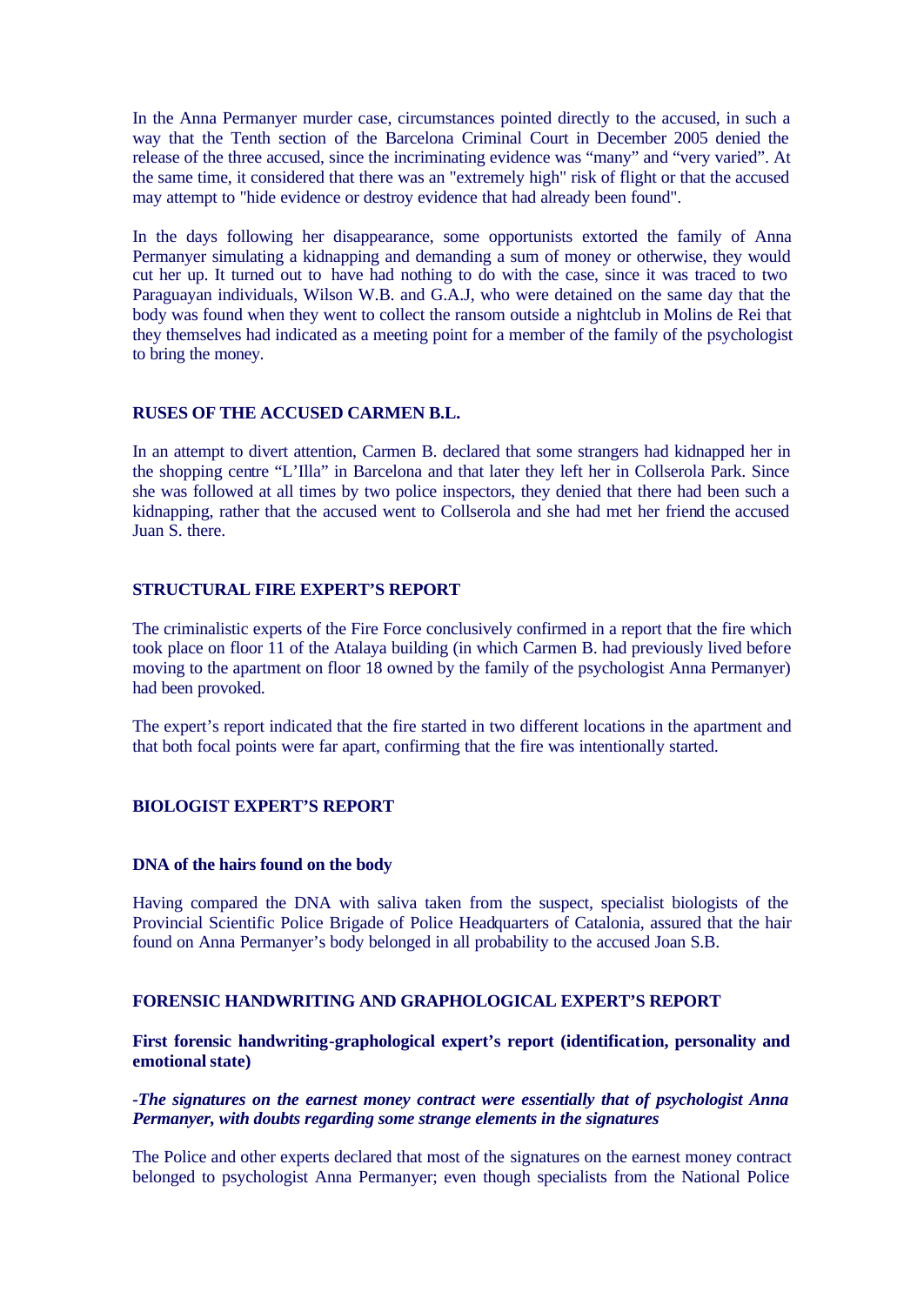Force declared that they could not assure that some of the signatures were hers since the signatures were either too simplified or in some parts, incorporated strange elements which were not habitual of the psychologist's writing. Prof. F. Viñals and Prof. J. Vives confirmed that the author was the victim, but they demonstrated using overhead projectors in the court that the alterations observed demonstrated that the signatures had been written in an unusual state of stress.

#### *-Signatures obtained by force, against the will of Anna Permanyer*

Despite attempts made by the accused Carmen B.'s defence to convince the court that the alterations shown in the signatures of the psychologist Anna Permanyer were typical of her writing, Prof. Francisco Viñals Carrera demonstrated that this was not the case. Mrs. Anna Permanyer always signed carefully in official and company documents, as with her usual writing. Applying the protocols of European Graphoanalysis, a mood and characterological combination indicated that she was a self-controlled person, showing easy social adaptation and integration, empathy, sociable, conciliating etc. This contrasted with the abnormal, uncompensated emotionality, evasiveness and distressed findings shown in the signatures in the earnest money contract that could not be found in any official or company document provided. For this reason, the only explanation for the grapho-writing alterations already studied by classic criminalists is due to duress or pressure on the victim, since the graphopsycological reflection in this case was of "tormented" writing (typical of someone fearing for their life) and in some cases, presented not only signs of vital distress but certain changing strokes due to a "brusque blow" or elements foreign to her signature that the aforementioned director in this speciality in UAB explained as being moments of extreme stress in which physical force was applied to make her to write.

The argument was given in an exhaustive and convincing manner, and at no time did it contradict the evidence provided by specialists of the National Police Force which also left this possibility on declaring that the signatures showed an abnormal state of alteration. The defence experts for the accused Carmen B, argued that in the documents examined from Mrs. Anna Permanyer there were also alterations, however it turned out that said alterations appeared in agendas or in notes on a Telefónica envelope. Prof. Francisco Viñals disputed the arguments by saying that such notes were perfectly valid for obtaining intrinsic or gesture-type details from the writing, however in order to identify the author, they must be applied with caution in grapho-psychological interpretation since a difference between the quality and circumstances of the samples used to extract mood and characterological predominance is made in the European Graphoanalysis protocol. He insisted that we all may write precipitately when making notes or adding a personal note when beside the telephone or writing something down in a hurry etc. or we may even start to scrawl or trace, something which should not interfere in the taking of valid parameters since they are typical of the standardised writing of a person (for this reason, a maximum amount of graphic material must be collected and if possible, in chronological order), differentiating it from circumstantial notes to written pages.

## **Second forensic handwriting expert's report (Anonymous)**

## *-Coincidence in the writing of the principle accused Carmen B.L. with the anonymous notes sent to the family of Anna Permanyer*

More than forty graphic coincidences came to light in the reports from Prof. Toledano and Prof. Fernandez of the National Police Force and from Prof. Viñals and Prof. Vives also prosecution and individual charge experts. In this case, the defence of the accused Carmen B.L. tried to distort said correspondences, as its evidence (taking into account that the note was anonymous where it is usual for it to be disguised) was determining. The appearance of each one of the intrinsic gestures observed in the journals of the accused overcame any possibility of doubt, showing unquestionable gesture-types.